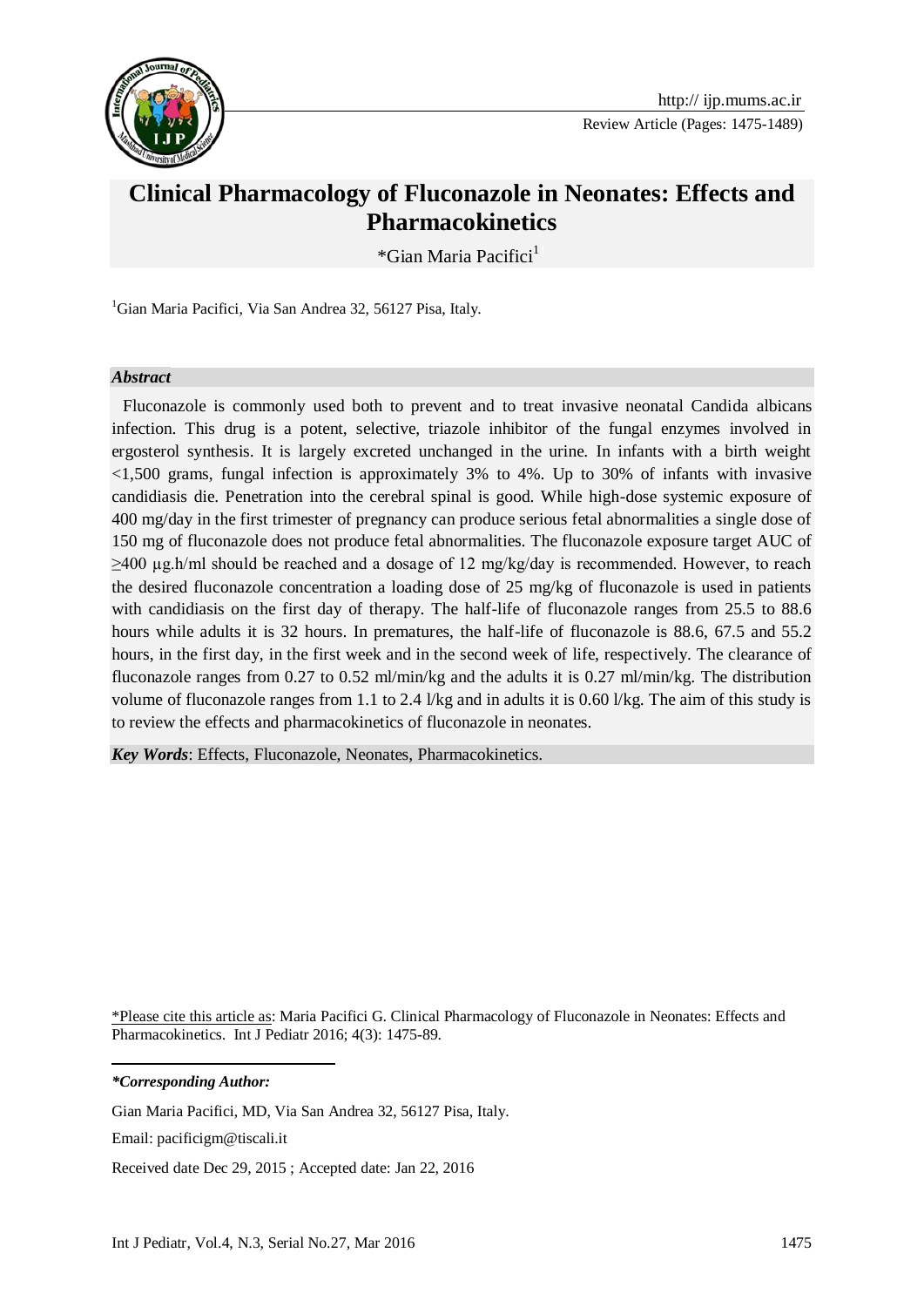#### **1- INTRODUCTION**

Fluconazole, first approved as an antifungal in France and the UK in 1988, is now established word wile as a leading systemic antifungal drug (1). Incidence of systemic fungal infections, especially among the very low birth infants (<1500 grams) is approximately 3% to 4% (2, 3).

Invasive candidiasis is common in extremely premature infants and causes substantial morbidity and mortality (4, 5). Up to 30% of infants with invasive candidiasis die (6-8). Risk factors for invasive candidiasis include lower gestational age, exposure to broad spectrum antibiotics, and presence of central venous catheters (9).

Systemic candidiasis is difficult to diagnose, but not rare in colonized ill infants. The isolation from blood should never be ignored. Unfortunately, blood cultures may take days to reveal evidence of infection and can be misleadingly negative. The presence of budding years or hyphae in freshly voided urine should lead to an immediate search for further evidence of infection.

Candida is the most important agent of fungal infections (10). Fluconazole is a triazole antifungal agent that is widely used in the nursery. It is available in both intravenous and oral formulation, and is active against most of the fungal pathogens that require treatment when retrieved from culture samples in neonatal intensive care units. Fluconazole is a potent, selective inhibitor of the fungal enzymes involved in ergosterol synthesis. This drug is reasonable effective against most Candida species, other than Candida krusei and Candida glabrata. It is of value in the treatment of cryptococcal infection, although treatment needs to be sustained for several weeks (11). Penetration into cerebral spinal fluid is good. While highdose systemic exposure (400 mg/day) in the first trimester of pregnancy can

produce serious abnormalities, there are, as yet, no reports of teratogenicity with a single 150 mg dose in the first trimester or with topical or oral use later in pregnancy (12). Fluconazole is increasingly used in the treatment of systemic Candida albicans infection. This drug is less toxic and at least as effective as amphotericin B. Liver function tests sometimes show a mild selfcorrecting disturbance, and rashes can occur, but serious drug eruptions have only been seen in immunodeficiency patients. The half-life in neonates ranges from 25.5 to 88.6 hours; it is 20 hours throughout infancy and childhood. In adults it is 32 hours (13). There is no good reason to give amphotericin B as well as high-dose fluconazole, but there is evidence that effective treatment of all Candida species with a minimum inhibitory concentration of  $\leq 8$  µg/ml requires a higher dose than many reference texts currently quote  $(14)$ .

Manzoni et al. (15) observed that Candida colonization affected 54 of 336 infants (16.1%). Baseline (i.e. detected <3rd day of life) colonization affected 16 (4.7%), and acquired 38 (11.4%) of the 54 colonized preterms studied. Infants with baseline colonization had significantly higher birth weight (1,229+28 grams vs.  $1,047+29$  grams,  $P=0.01$  and gestational age (30.2+2.7 weeks vs. 28.5+2.6 weeks, P=0.01) and were significantly more likely to limit progression from colonization to invasive Candida infection when fluconazole prophylaxis was instituted (21.6% vs. 42.7%, P=0.009). Isolation of Candida parapsilosis was significantly more frequent in infants with acquired colonization. Infants with baseline and acquired colonization differ for demographic characterization and for their response to fluconazole prophylaxis. This information may be useful for targeting more accurate management strategies for these two different groups of colonized preterms in the neonatal intensive current unity.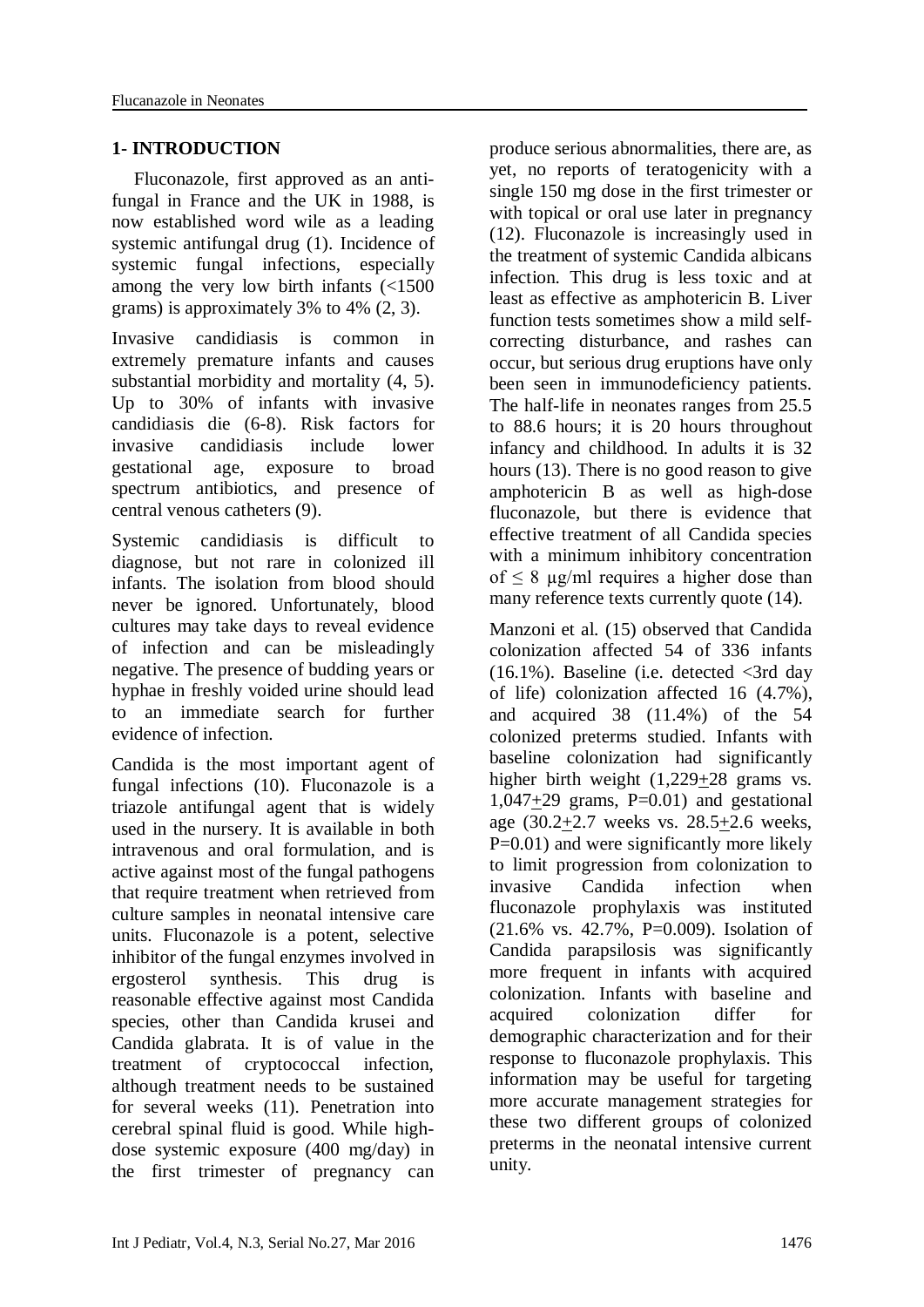To reach the fluconazole exposure target area under the curve (AUC) of ≥400 µg.h/ml in critically ill infants, the recommended dosage of fluconazole is 12 mg/kg/day. Because of the prolonged halflife of fluconazole, fluconazole dosing of 12 mg/kg/day might delay reaching desired drug exposure concentrations for 5 to 7 days. A loading dose of 25 mg/kg of fluconazole is commonly used in patients with candidemia on the first day of therapy (16).

# **2- MATERIALS AND METHODS**

# **2-1. Literature Search**

The following databases were searched for relevant papers and reports: MEDLINE, CINAHL, Embase, Google scholar and PubMed as search engines; December 2015 were the cutoff point. Key references from extracted papers were also hand-searched.

# **2-2. Search Terms**

Combinations of search terms from three categories ("Neonetes" keyword AND "Fluconazole effects neonate" keyword AND "Fluconazole pharmacokinetics neonate" keyword AND "Infants" keyword) were used to search for the relevant literature. In addition, the books Neonatal Formulary (11) and NEOFAX by Young and Mangum (17) were consulted.

#### **2-3. Prophylactic use in neonates**

Age under 2 weeks: give 6 mg/kg of fluconazole on day 1 and then a further 6 mg/kg every third day. Age 2-4 weeks: give 6 mg/kg of fluconazole on day 1 and then a further 6 mg/kg every second day  $(11)$ .

# **2-4. Treatment of invasive candidiasis**

Age under 2- week: give 6-12 mg/kg of fluconazole every third day. Age 2-4 weeks: give 6-12 mg/kg of fluconazole every second day. Age 4- week to 1 year: give 6-12 mg/kg of fluconazole every 24 hours. A loading dose of 25 mg/kg has sometimes been recommended and shortens the time to achieving therapeutic levels. Double the dosage interval after the first two doses if there is renal failure (11).

# **2-5. Monitoring**

Serum fluconazole concentrations are not routinely followed. Assess renal function. Follow aspartate aminotransferase, alanine aminotransferase, and direct bilirubin, especially in patients on higher doses. Periodic complete blood count for eosinophilia can be used (17).

# **3- RESULTS**

# **3-1. Effects of fluconazole in neonates**

Fluconazole prophylaxis was administered to 127 infant patients (754+163 g birth weight and 25.4+1.7 weeks of gestation) and were compared with 399 control infants  $(756+163)$  g birth weight and 25.5+1.8 weeks of gestational age) (18). Invasive Candida infection occurred in 0.8% (1 of 127) infants who received fluconazole prophylaxis compared with 7.3% (29 of 399) of matched controls (P=0.006). Candida bloodstream infection occurred in 0.8% (1 of 127) fluconazole prophylaxis infants compared with 5.5% (22 of 399) of matched controls  $(P=0.02)$ . There was no difference in late-onset sepsis due to grampositive organisms, focal bowel perforation, necrotizing enterocolitis, cholestasis, or overall mortality. Fluconazole prophylaxis is safe and efficacious in preventing invasive Candida infections. Maede et al. (19) conducted a comparative clinical study to evaluate the prophylactic effects of micafungin and fluconazole on the incidence of fungal infection in extremely low-birth weight infants who were born at a gestational age less than 26 weeks and weighted less than 1,000 grams. With a combination of enteral administration of miconazole (6 mg/kg/day), fluconazole and micafungin were administered intravenously at a dose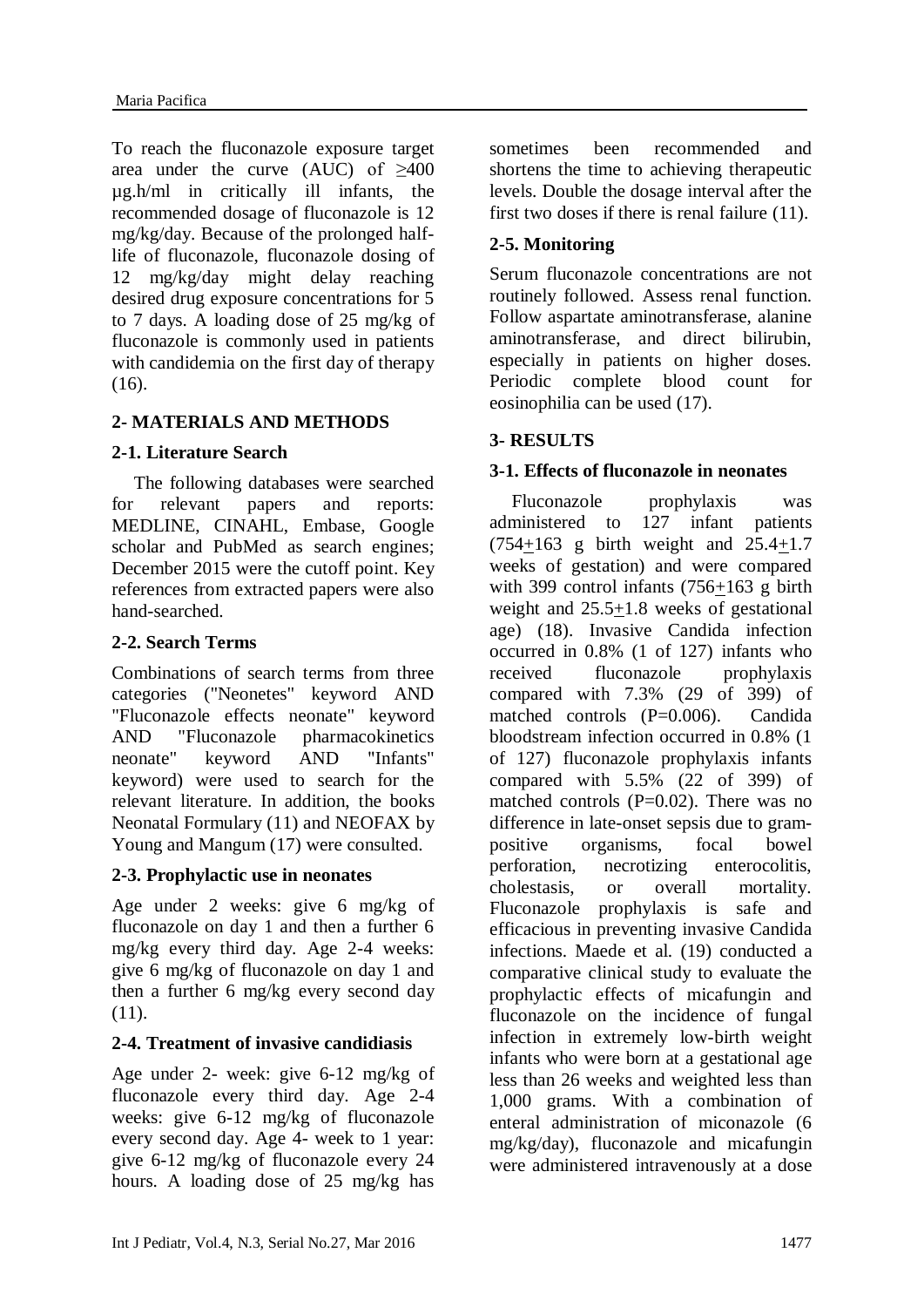of 5 mg/kg/day and 3 mg/kg/day, respectively. The prophylaxis was classified as a failure when fungal infections were identified within 21 days after birth. The prophylaxis was successful in 7 of 18 cases (39%) in the fluconazole group and 15 of 21 cases (71%) in the micafungin group, indicating that the success rate was significantly higher in the latter group. Micafungin was superior to fluconazole as prophylaxis against fungal infections in extremely low-birth weight infants. Kaufman et al. (20) observed that fluconazole prophylaxis for the prevention of invasive Candida infections is safe in extremely low birth weight infants and does not appear to be associated with any long-term adverse effects on neurodevelopment and quality of life at 8 to 10 years of life.

Fluconazole prophylaxis is associated with cholestasis in extremely low-birth weight infants. Bhat et al. (21) administered fluconazole twice a week for up to 6 weeks and compared this with infants who received the frequent dosing schedule (every 72 hours for first 2 weeks, every 48 hours for next 2 weeks and every 24 hours for the final 2 weeks). The two groups were compared for baseline demographics, risk for candidiasis, the rate of invasive fungal infection and the incidence and severity of cholestasis. The low frequency dosing regimen of fluconazole prophylaxis is effective in preventing invasive fungal infection in extremely low-birth weight infants. The severity of cholestasis was decreased with the low frequency dosing schedule.

Extremely low-birth weights were divided into 2 groups. Fluconazole were administered to 163 infants and 99 infants were the controls. Frequency of invasive fungal infection was 7.1% in the control group versus 1.8% in the fluconazole group ( $P=0.045$ ). There was no difference in the frequency of cholestasis between the control and fluconazole groups.

Prophylactic administration of fluconazole to all extremely low-birth weight infants was associated with significantly decreased in invasive fungal infection without associated adverse effects (22). There is strong evidence that systemic fluconazole prophylaxis reduces the incidence of systemic fungal infections, with a trend towards reduction in mortality. Fluconazole use is sometimes associated with cholestasis and there are theoretical concerns as well that prophylactic fluconazole will select for fluconazole-resistant organisms and nonalbicans Candida infections. Nystatin is effective in preventing fungal infections and, at the same time, is inexpensive and well tolerated. Oral nystatin prophylaxis is inexpensive, effective and nontoxic and should be used in infants of birth weight less than 1,500 grams. Systemic fluconazole which is more toxic and may select for resistant fungi, is probably only indicated when the rate of fungal infection remains high despite introducing measures targeting known risk factor for fungal infections (23).

Weitkamp et al. (24) aimed to evaluate if limiting fluconazole prophylaxis to targeted highest risk infants effectively prevents invasive fungal infections, has no undesired side effects and limits unnecessary drug exposure. A total of 86 extremely low-birth weight infants were included in the study, 44 in the noprophylaxis group and 42 in the prophylaxis group. In the targeted prophylaxis group, no invasive fungal infections were observed as compared to nine infants with invasive infections in the no-prophylaxis group (P=0.004). No significant adverse effects were recorded. Targeting the highest risk infants reduced the number of infants  $\langle 1,000 \rangle$  grams requiring prophylaxis from 80 to 42 (48% reduction) with no preventable infection missed. Provider compliance was 91% following implementation of this protocol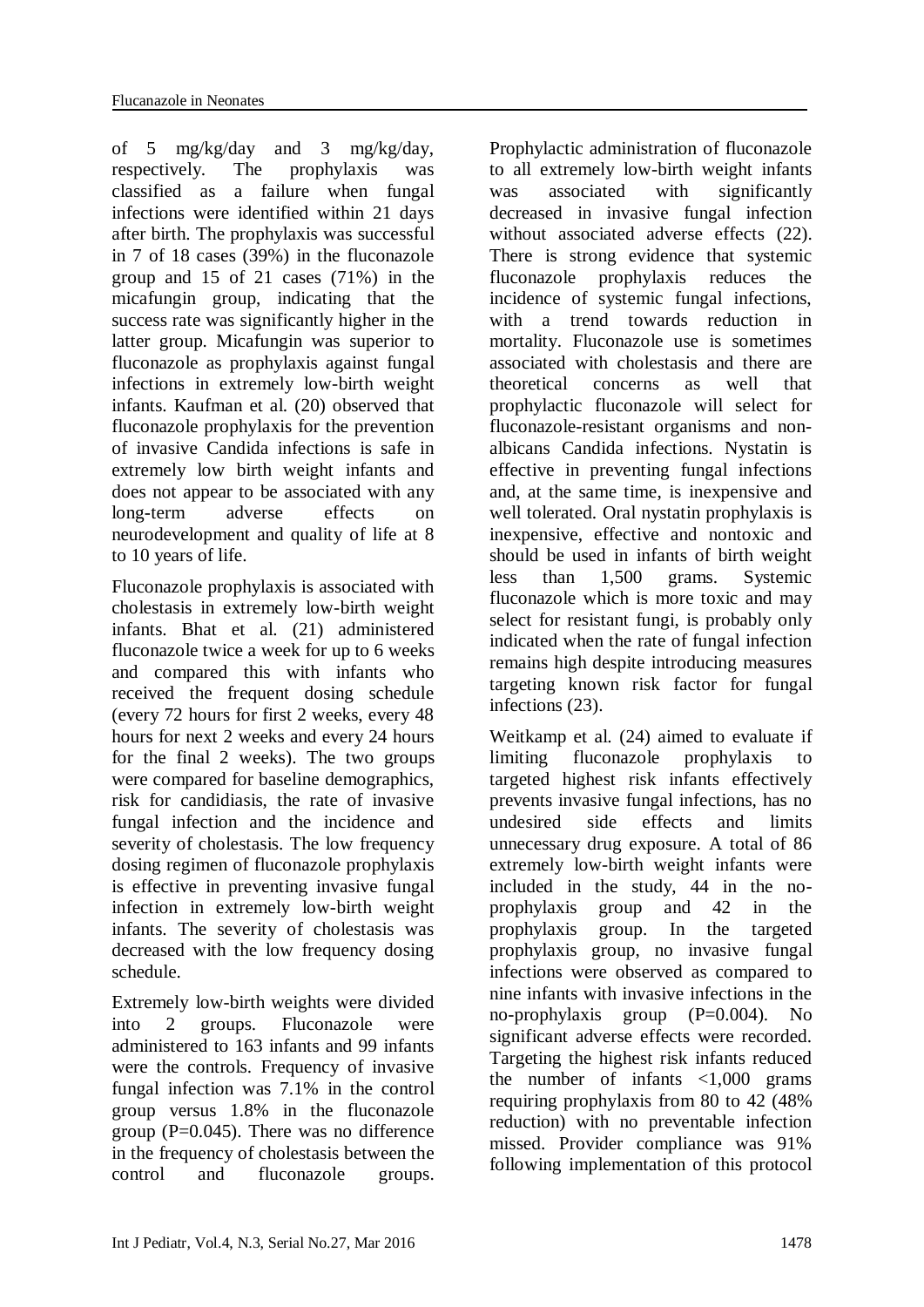through the computerized physician order entry system using a standardized order set. Targeting the highest risk infants for fluconazole prophylaxis through computerized physician order entry can effectively prevent invasive fungal infections and limit drug exposure with no unwanted side effects.

Kaufman et al. (25) tested the hypothesis that twice weekly prophylactic dosing of fluconazole prevents invasive candidiasis without promoting resistant Candida species in high-risk preterm infants. Twice weekly dosing of prophylactic fluconazole can decrease Candida colonization and invasive infection, cost, and patient exposure in high-risk preterm infant weighing <1,000 grams at birth. These authors speculate that lower and less frequent dosing of fluconazole may delay or prevent the emergence of antifungal resistance.

Kaufman et al. (26) evaluated the efficacy of prophylactic fluconazole in preventing fungal colonization and invasive infection in extremely-low-birth-weight infants. 50 infants randomly assigned to fluconazole and 50 control infants were similar in terms of birth weight, gestational age at birth, and base-line risk factors for fungal infection. During the six-week treatment period, fungal colonization was documented in 30 infants in the placebo group (60%) and 11 infants in the fluconazole group  $(22\%)$ , P=0.002. Invasive fungal infection with positive growth of fungal isolates from the blood, urine, or cerebral fluid developed in 10 infants in the placebo group (20%) and none of the infants in the fluconazole group  $(P=0.008)$ . The sensitivities of the fungal isolates to fluconazole did not change during the study, and no adverse effects of the fluconazole therapy were documented. Prophylactic administration of fluconazole during the first six weeks of life is effective in preventing fungal colonization and invasive fungal infection in infants with birth weights of less than 1,000 grams.

Kicklighter et al. (27) determined whether prophylactic fluconazole for the first 28 days of life results in a decreased incidence of candidal colonization in verylow-birth infants. One hundred and three infants were enrolled within 72 hours of life with rectal cultures performed on the day of randomization, as well as day of life 7, 14, and 28. Those infants with a birth weight of <1,250 had additional cultures on 35, 49, and 56 days of life. Infants were randomized to receive either fluconazole (6 mg/kg) or placebo on the day of randomized. Subsequent doses were given every 72 hours until day of life 7 and then every 24 hours until day of life 28. Medication was given either intravenously or by feeding tube once the infant had been gavage feeding for a 48-hour period without feeding intolerance. The infants who received fluconazole  $(n=53)$  and placebo (n=50) shoved no statistical differences in the major risks known to increase the changes of candidal septicemia in the very-low-birth-weight infant. Rectal colonization by candidal species was detected in 8 of the 53 fluconazole-treated infants (15.1%) and in 23 of the 50 infants treated with placebo (46%). Fluconazole significantly reduced rectal colonization from day of life 14 throughout day of life 56 in all infants with a birth weight of <1,250 grams, and from day of life 14 throughout day of life 56 in all infants with a birth weight of 1,250 to 1,500 grams. There was no increase in species of Candida noted for their intrinsic resistance to fluconazole, and there was no statistically significant difference in the minimal inhibitory concentrations to fluconazole for Candida albicans isolates in either group at any period. Prophylactic administration of fluconazole to the verylow-birth weight infant in the first 28 days of life is safe and results in a decreased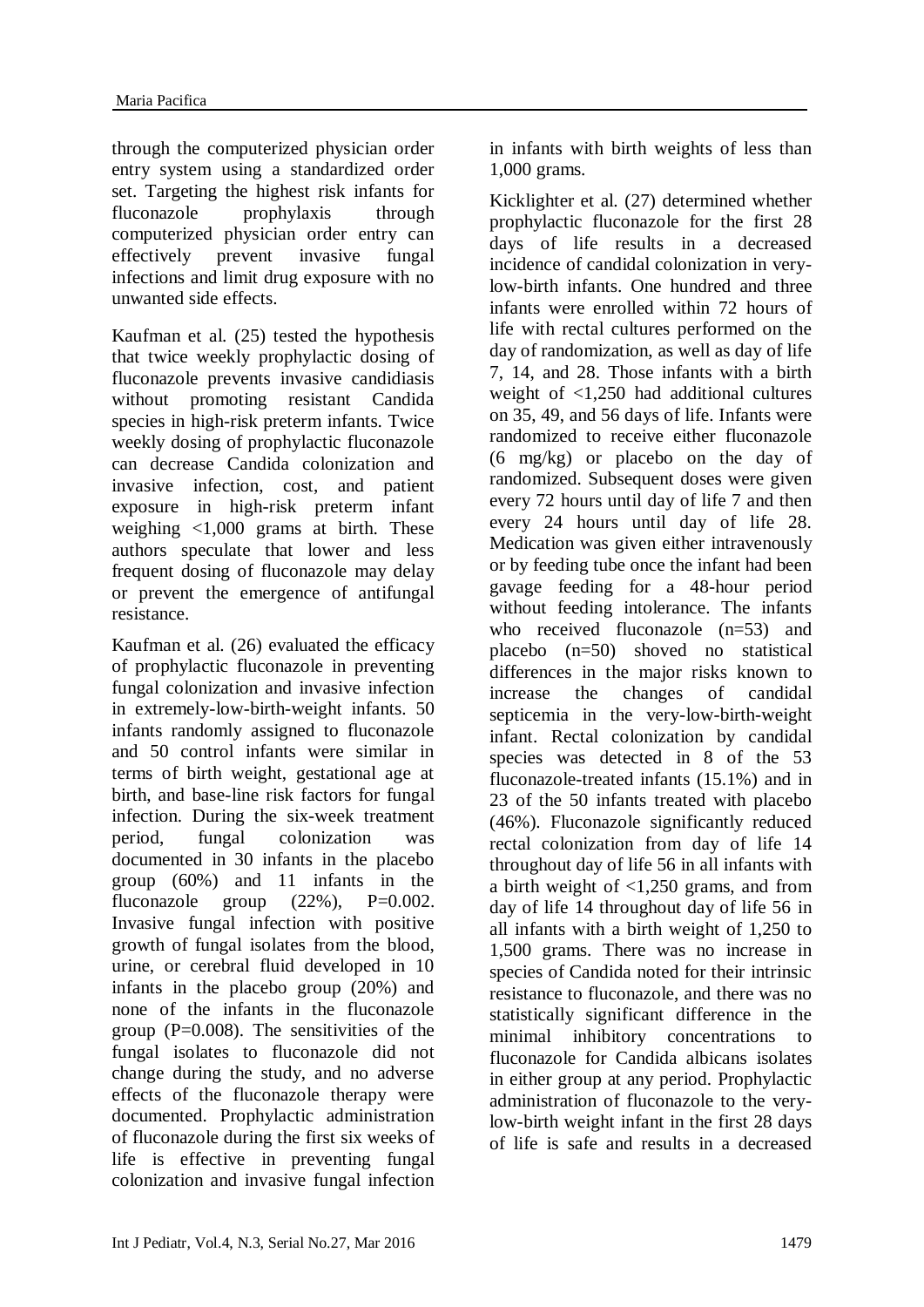risk of rectal colonization by candidal species.

A total of 24 neonates and infants, aged from 2 days to 10 months, received treatment with intravenous fluconazole for microbiologically documented or presumed fungal infection. The mean fluconazole dosage was 6 mg/kg/day and the mean duration of therapy was 25 days (range 5-72 days). Efficacy was evaluated in neonates with proven fungal infections, as documented by the presence of pathogen at baseline. A positive clinical response was achieved in 23 of the 24 clinically evaluable patients (96%); eradication of the fungal organism was also achieved in 23 of the 24 evaluable patients (96%). Adverse effects occurred in two patients (8%) but therapy was not discontinued in either patient, the present results confirm the efficacy and safety of fluconazole in the treatment of neonates and infants with severe fungal infections (28). Narang et al. (29) evaluated the role of fluconazole in the management of neonatal systemic candidiasis in 23 neonates with a mean birth weight of 1,590+533 grams and with a mean gestational age of  $32.3 \pm 3.1$  weeks. Fungal sepsis was diagnosed at a mean age of 14.3+7.9 days. Candida albicans (43.5%), Candida tropicalis (21.7%), Candida guillermondii (13%) and Candida krusei (8.7%) were the species isolated. Fluconazole was effective in 82.3% cases with no side effects. Four resistant cases were Candida parapsilosis (n=2), Candida albicans (n=1) and Candida guillermondii (n=1) and there were three deaths, all resistant cases though one death was unrelated to candidemia. Fluconazole is a safe and effective drug for neonatal systemic candidiasis.

Fluconazole prophylaxis appears to be tolerated for use in premature infants. Reduction in the incidence of invasive candidiasis is observed even when prophylaxis is limited to infants with multiple risk factors. Centers with a low incidence of invasive candidiasis may benefit from fluconazole prophylaxis. Significant short-term and long-term toxicity and increases in fluconazoleresistant organisms have not been observed with fluconazole use in the intensive care nursery (30).

Invasive candidiasis can cause significant neurodevelopmental impairment even if it is successfully treated. Preterm infants are at risk for hematogenous Candida meningoencephalitis owing to increased permeability of the blood-brain barrier, so antifungal treatment should have adequate central nervous system penetration. Amphotericin B deoxycholate, lipid preparations of amphotericin B, fluconazole, and micafungin are first-line treatment of invasive Candida. Fluconazole prophylaxis reduces the incidence of invasive candidiasis in extremely premature infants, but its safety has not been established for this indication, and as yet, the product has not been shown to reduce mortality in neonates. Targeted prophylaxis may have a role in reducing the burden of disease in this vulnerable population (31).

Gardner et al. (32) aimed to evaluate the effectiveness of prophylactic fluconazole on the incidence of fungal infections and to assess whether hospital-acquired fungal infection is associated with increased inhospital mortality in pediatric cardiac patients requiring extracorporeal membrane oxygenation. Extracorporeal membrane oxygenation was deployed 801 times in 767 patients. After exclusion criteria were applied, 261 pediatric patients supported for cardiac indication were studied. Fungal infection (blood, urine, or surgical site) occurred in 12% of 127 patients receiving fluconazole prophylaxis versus 22 (16.4%) of 134 without antifungal prophylaxis  $(P=0.02)$ . Using a multivariate logistic regression model, the absence of fluconazole prophylaxis was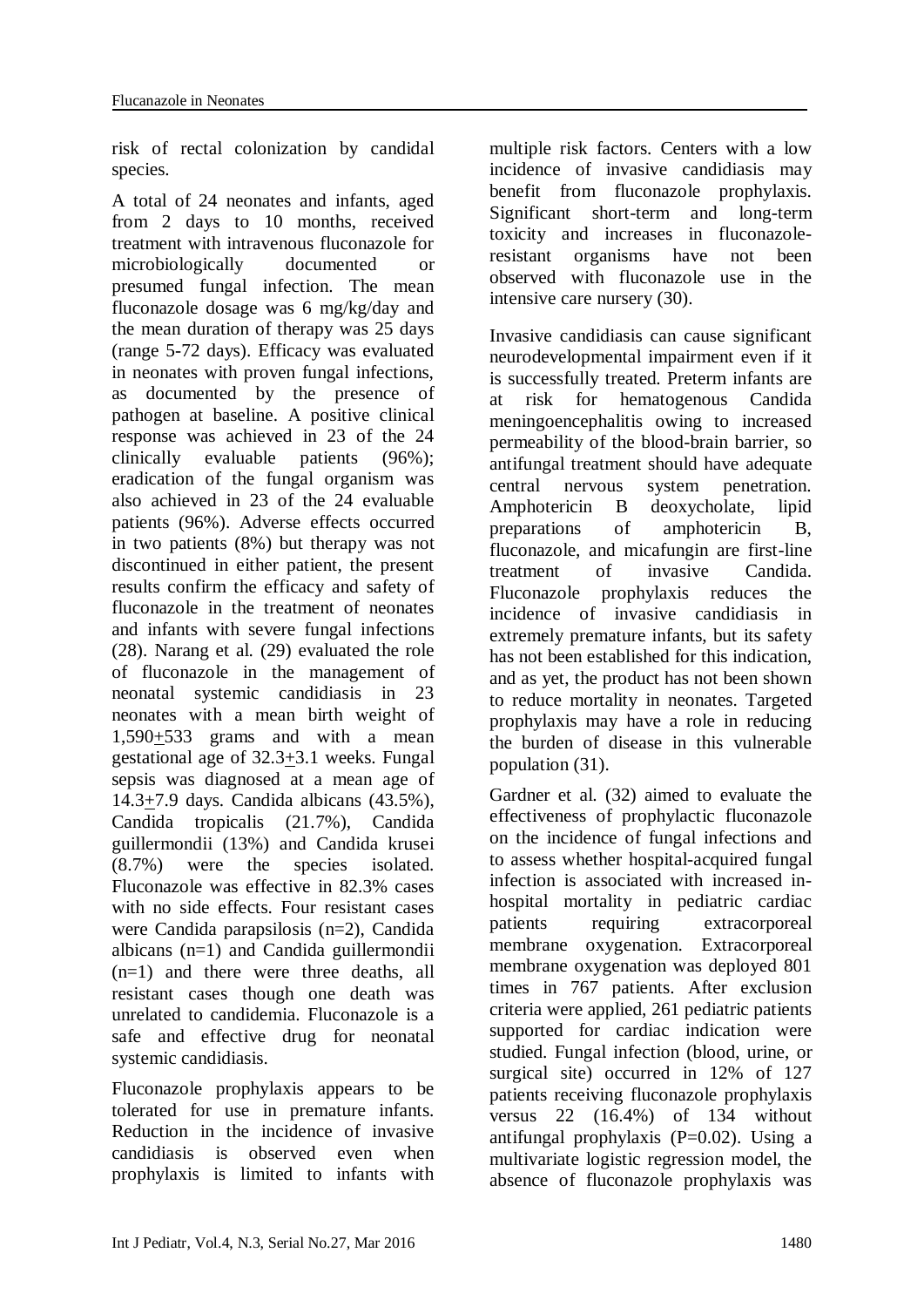associated with an increased risk of fungal infection (P=0.016). In a multivariate logistic regression model for in-hospital mortality, the presence of fungal infection was associated with increased odds  $(P=0.072)$ . Children with cardiac disease supported with extracorporeal membrane oxygenation who acquire fungal infections have increased mortality. Routine fluconazole prophylaxis is associated with lower rates of fungal infections in these patients. Manzoni et al. (33) studied 465 neonates who weighed <1500 grams at birth. Fluconazole prophylaxis was administered to 225 infants whereas 240 infants did not receive fluconazole. Overall fungal colonization was significantly (P<0.05) lower in neonates who received fluconazole until the 30th day of life (24%) than in infants who did not received fluconazole (43.8%). Systemic fungal infection incidence was lower in the infants who received fluconazole (10 of 225; 4.4%) than in the infant who did not receive fluconazole (40 of 240; 16.7%). Reduction of both colonization and systemic fungal infection in neonates who received fluconazole was greater in neonates who did not receive fluconazole. Rate of progression from colonization to infection was significantly lower in fluconazole treated infants. Crude mortality rate attributable to Candida species was 1.7% (4 of 240) in infants not treated with fluconazole versus 0% (0 of 225) in treated infants. Overall mortality rate (any case before hospital discharge) was similar in the two groups (11.2% vs.  $10.6\%$ ), but in colonized infants  $(n=159)$ , it was significantly  $(P<0.05)$  lower in treated infants (3.7% vs. 18.1). The incidence of natively fluconazole-resistant fungal species did not increase over the years, and patterns of sensitivity to fluconazole remained the same. No adverse reaction related to fluconazole occurred. Prophylactic fluconazole significantly reduces the incidence of colonization and systemic infection by Candida species in very-low-birth weight neonates and decreases the rates of progression from initial colonization to massive and systemic infection. All verylow-birth weight neonates may benefit from fluconazole prophylaxis.

Standard neonatal systemic antifungal therapy with amphotericin B and flucytosine can be associated with toxicity, drug resistance and the need for prolonged venous access. There is consequently a need for alternative treatment options. Wainer et al. (34) assessed the efficacy and safety of fluconazole in the treatment of systemic neonatal fungal infections. Clinical and microbiologic cure was achieved in 12 of 19 (63%) infants treated. One additional infant received prior amphotericin B therapy and is included for assessment of side effects. One infant with Torulopsis glabrata infection failed treatment. Six infants died of Gramnegative bacterial infection and other intercurrent medical problems. Fluconazole appeared to be safe and effective for treatment of systemic candidal infection in the neonate.

Pursley et al. (35) describe three infants born to women who were receiving fluconazole through or beyond the first trimester of pregnancy. All of the infants had congenital anomalies; no other drug was implicated. Only one of the three infants survived. Their anomalies, similar to those observed in animal studies, were largely craniofacial, skeletal (i.e., thin, wavy ribs and ossification defects), and cardiac. One of these infants was previously reported as having Antley-Bixler syndrome; however, given the chronology described herein and the similarity of this infant to the others, Pursley et al. conclude that her deformities also represent the potent teratogenic effect of fluconazole.

The prevalence of malformation was 3.3% (four cases) among the 121 women, who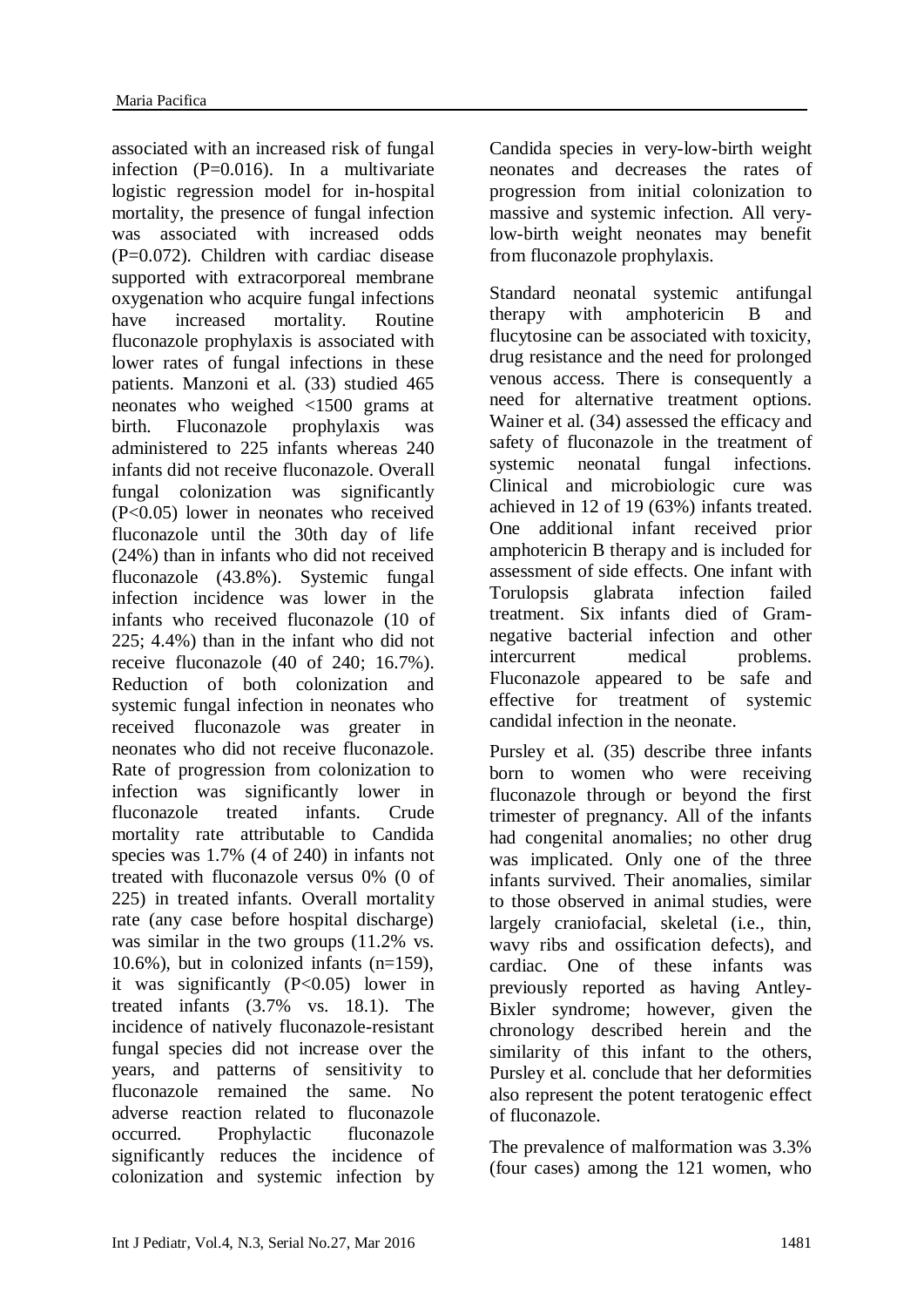had used fluconazole in the first trimester, and 5.2 % (697 cases) in offspring to controls (odds ratio:0.65, 95% confidence limits 0.24-1.77). Furthermore, Sorensen et al. (36) did not find any significant elevated risk of preterm delivery (odds ratio:1.19, 95% confidence limits:0.37- 379). These authors showed no increased risk of congenital malformations, low birth weight or preterm birth in offspring to women who had used single dose fluconazole before conception or during pregnancy. The majority of fluconazoleexposed pregnancies were in women who received common therapeutic doses of 150 mg (56% of pregnancy) or 300 mg (31%). Oral fluconazole exposure was not associated with an increased risk of birth defects overall (210 birth defects among 7,352 fluconazole-exposed pregnancies, [prevalence 2.60%] and 25,159 birth defects among 968,236 unexposed pregnancies [prevalence, 2.60%]; adjusted prevalence odds ratio, 1.06; 95% confidence interval 0.92-1.21). In addition oral fluconazole exposure was not associated with a significant increased risk of 14 of 15 types of birth defects previously linked to azole antifungal agents: craniosynostosis, other craniofacial defects, middle-ear defects, cleft palate , cleft lip, limb defects, limb-reduction defects, polydactyly, syndactyly, diaphragmatic hernia, heart defects overall, pulmonary-artery hypoplasia, ventricular septal defects, and hypoplastic left heart. A significantly increased risk of tetralogy of Fallot was observed (7 cases in fluconazole-exposed pregnancies [prevalence, 0.03]; adjusted prevalence odds ratio, 3.16; 95 confidence interval, 1.49- 6.71). Oral fluconazole was not associated with a significant increased risk of birth defects overall or of 14 of the 15 specific birth defects of previous concern. Fluconazole exposure may confer an increased risk of teratology of Fallot (37).

Among 1079 women who filled a fluconazole prescription during the first trimester, 797 (74%) received a total of 150 mg of fluconazole, 235 (22%) received 300 mg of fluconazole, 24 (2%) received 350 mg of fluconazole and 23 (2%) received 600 mg of fluconazole. These women gave birth to 44 (4.1%) infants with congenital malformations. The 170 453 women without fluconazole prescription gave birth to 6152 (3.6%) infants with congenital malformations. For congenital malformation overall, the adjusted prevalence odds ratio associated with the first-trimester fluconazole use was 1.0 (95% confidence interval: 0.8-1.4). Norgaard et al. (38) found no overall increased risk of congenital malformations after exposure to short-course treatment with fluconazole in early pregnancy.

Fluconazole is reported to act as a teratogen when used continuously at a dosage of 400-800 mg daily. Lopez-Rangel and Van Allen (12) report the case of a 9-month-old male born to a 30-yearold woman following a 37-week pregnancy. The pregnancy was complicated by maternal human immunodeficiency virus (HIV) infection and multiple drug exposure, including fluconazole (400 mg/day) until the fifth month and then from 6 months to term, efavirenz, nevirapine, methadone, dapsone, pentamidine, and trimethoprimsulfamethoxazole. At birth the infant had seizures related to neonatal abstinence syndrome and was noted to have multiple congenital anomalies. On examination at age 9 months, he had craniosynostosis secondary to coronal and lambdoidal suture closures, shallow orbital region, hypoplastic supraorbital ridges, hypertelorism, and mild ptosis. He had radioulnar synostosis and metacarpophalangeal-proximal interphalangeal symphalangism of D2-D5 bilaterally. The findings of cranial synostosis, multiple symphalangism, and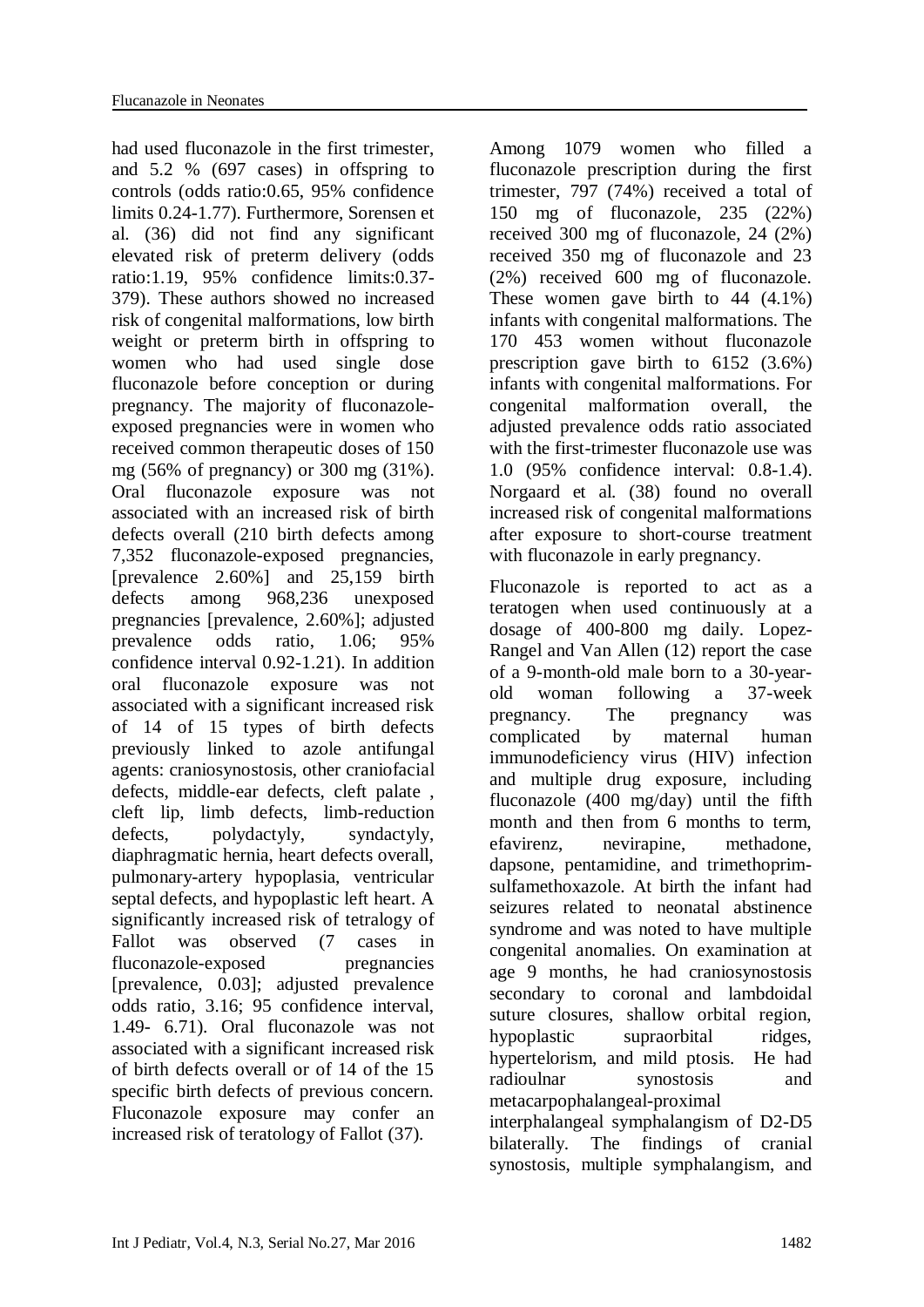long-bone abnormalities in this case are typical of other reported cases of fluconazole embryopathy. This patient showed no evidence of embryopathy due to efavirenz, and he did not have the features of Antley-Bixler or other craniosynostosis syndromes. Prenatal exposure to fluconazole provides additional evidence that prenatal fluconazole exposure has a clearly identifiable phenotype.

# **3-2. Pharmacokinetics of fluconazole in neonates**

The kinetic parameters for all the studies referenced here are summarized in (Table 1). Krzeska et al. (39) administered fluconazole intravenously at the dosage of 3 mg/kg to 14 patients aged from 9 days to 4.4 months. The half-life was shorter in neonates than in adults, the clearance and the distribution volume were greater in neonates than in adults.

Three infants were born at gestational age 24, 28 and 29 weeks. All were mechanically ventilated for 2 weeks (40). All developed Candida albicans (at least two positive blood and urine cultures over 5 days in each patient) and received oral fluconazole. The first patient received oral 5 mg/kg fluconazole for 42 days. The second patient received oral fluconazole at the dosage of 4 mg/kg per day for 21 days. After a microbiologic relapse (two positive blood culture 4 days after treatment) the dosage was increased to 6 mg/kg per day and continued for 20 more days. The treatment for patient 3 was 4.5 mg/kg per day of oral fluconazole for 28 days. At the end of treatment and during follow up, all blood and urine cultures were negative. Pharmacokinetic studies were performed on treatment day 20. Cmax and Cmin were 502+2.1 and 8.8+2.7 µg/ml, respectively. The AUC was 175.0+ 52.2 µg.h/ml.

Nahata et al. (41) administered fluconazole a single orally or intravenously dosage of fluconazole at the dosage of 6 mg/kg/day to 6 infants with a gestational age of 30.1+5.5 weeks (range, 26 to 40 weeks) and the postnatal age was  $1.71 \pm 0.76$ months (range, 0.75 to 2.7 months). The Cmax, AUC and, the apparent clearance were 10.08+2.75 µg/ml, 440.6+13.7  $\mu$ g.h/ml and  $0.23+0.05$  ml/min/mg, respectively. These authors did not report the half-life and the distribution volume of fluconazole. Piper et al. (16) administered intravenously a loading dose of 25 mg/kg fluconazole followed by a maintenance dose of 12 mg/kg every 24 hours for 4 additional days to 8 infants <60 days old. Median gestational age at birth was 37 weeks, median postnatal was 16 days and the median birth weight was 2,800 grams. Infants were receiving mechanical ventilation at the time of the study drug medication administration; one infant was receiving extracorporeal membrane oxygenation. The median AUC was 479µg.h/ml (range 347-496 µg.h/ml). Infants were given an intravenous loading dose of 25 mg/kg followed by maintenance therapy of 12 mg/kg. infants receiving maintenance therapy for 4 days unless there was a positive culture for Candida from normally sterile body fluid, in which case infants were to be given additional therapy for confirmed invasive candidiasis at discretion of the primary medical team. A loading dose of fluconazole (25 mg/kg) was safe in this small cohort of young infants and achieved the therapeutic target more rapidly than traditional dosing of 6 mg/kg. There were no subjects with positive blood culture. Two infants had fungal urinary tract infections (Candida tropicalis and yeast not further specified).

Chryseobacterium was isolated from lung tissue in one infant. In this small cohort of infants, fluconazole clearance was highly variable with a range of 0.53 to 1.62 ml/min/kg. After the administration of a single intravenous loading of fluconazole, 5 of 8 infants (53%) achieved the therapeutic target  $AUC_{0.24} > 400 \mu g.h/ml$ ,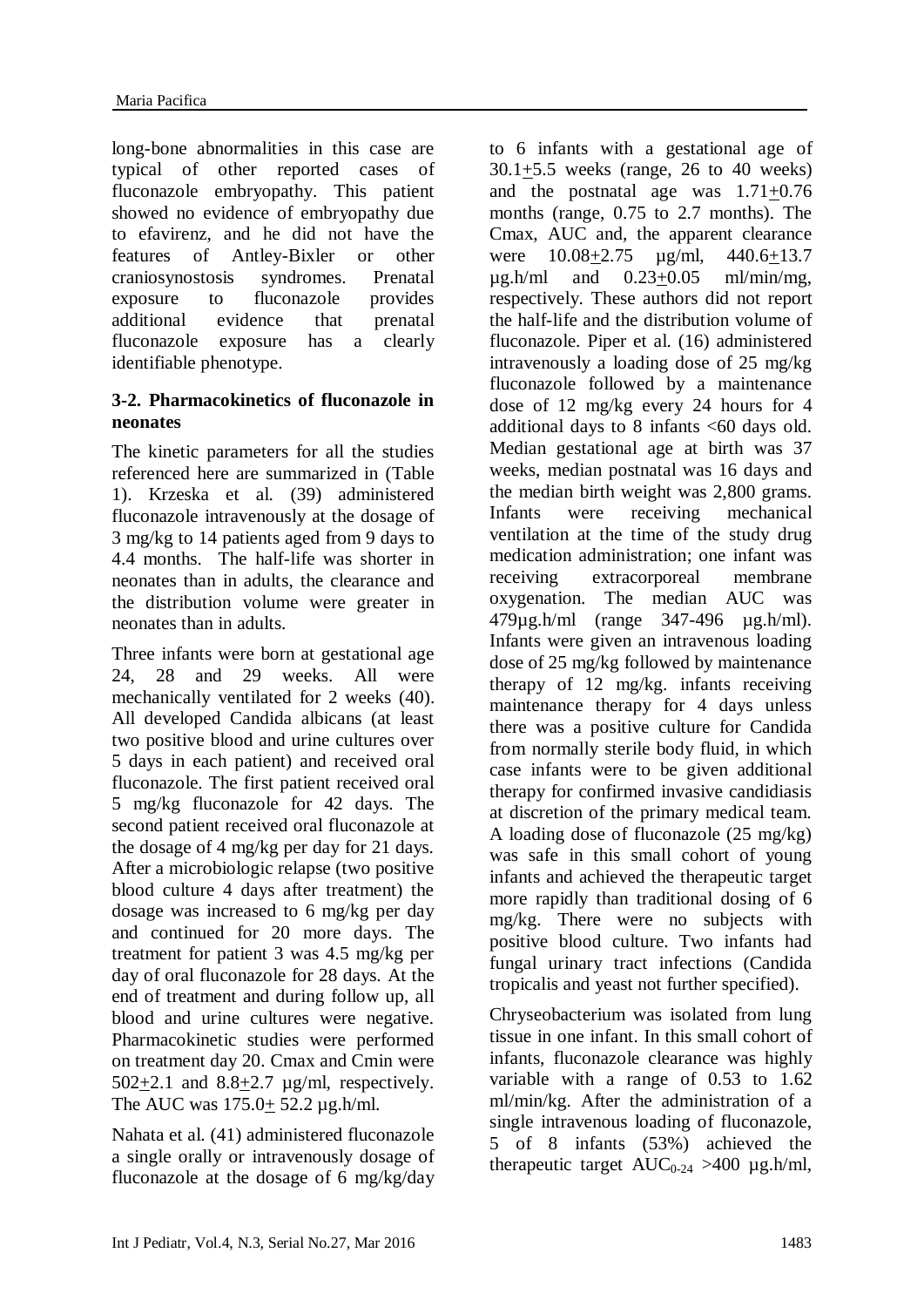and all infants achieved a 24-hours trough concentration >8 µg/ml. After multiple doses, fluconazole accumulation was apparent as evidenced by an increase in median trough concentration at 24, 48 and 96 hours. The lowest fluconazole exposures were observed in 2 infants with severe anasarca. The third infant with subtherapeutic fluconazole exposure was being supported by the extracorporeal membrane oxygenation. The median AUC<sub>0-24</sub> of the 7 infants, excluding the 1 supported by extracorporeal membrane oxygenation, was 479 µg.h/ml (range, 271 to 499  $\mu$ g.h/ml). The highest AUC<sub>0-24</sub> was observed in an infant with an elevated serum creatinine (1.2 mg/dl).

Watt et al. (42) determined the pharmacokinetics of fluconazole in 9 infants with a postnatal age of 19 days (range, 1-113 days) undergoing extracorporeal membrane oxygenation. Infants received either prophylactic fluconazole per study protocol once a week (25 mg/kg administered intravenously). Fluconazole was also administered per standard of care (12 mg/kg administered intravenously daily) if the children had a known or suspected fungal infection. Infants on prophylactic fluconazole continued to receive 25 mg/kg once weekly for the duration of their extracorporeal membrane oxygenation course. Duration of treatment for infants with suspected or culture-proven fungal infection was at the discretion of the treating physician. The  $AUC_{0-24}$  was 343+44 µg.h/ml in the infants that received a single dose of fluconazole and 364+42 µg.h/ml in the infants who received multiple dose of fluconazole. After the first dose, 7 of 9 infants (78%) achieved the prophylaxis target of T>MIC (4 mg/ml) for  $> 84$  hours, which was 50% of the dosing interval (43). After multiple doses of fluconazole, 5 out of 7 achieved the prophylaxis target, and none achieved the therapeutic target.

Brammer and Coates (1) studied the pharmacokinetics of fluconazole in 12 prematures neonates. Fluconazole (6 mg/kg) was administered intravenously. The distribution volume varied with age, being greatest during the neonatal period  $(1.18 \text{ to } 2.25 \frac{\text{1}}{\text{kg}})$  and decreasing by young adulthood to a value similar to that reported for adults (0.7 l/kg). In neonates, fluconazole was eliminated slowly, with a mean elimination half-life of 88.6 at birth, 67.5 hours approximately one week later and 55.2 approximately two weeks after birth. Fluconazole is predominantly eliminated by renal route as unchanged and metabolism accounts for only a minor proportion of fluconazole clearance.

Twelve premature infants with a mean gestational age of 27.4 weeks and a mean birth weight of 912 grams receiving fluconazole prophylactically from the first day of life were enrolled in an open phase I-II pharmacokinetics, safety and tolerance trial  $(44)$ . Up to 5 doses of 6 mg/kg were administered intravenously every 72 hours during the first 2 weeks of life. The first dose was given 8.6 to 35.7 hours (mean, 23.7 hours) after birth. Pharmacokinetic characteristic of fluconazole were determined after the first, third, and fifth doses. The mean peak and trough concentrations after 3 doses were 5.5 and 2.6 µg/ml, 12.8 and 4.3 µg/ml, and 10.0 and 2.9 µg/ml (P=0.0002 and 0.07), respectively. The clearance increased with increasing postnatal age, whether it was corrected for weight  $(r=0.61; P=0.007)$ . Similar correlation was not found between postnatal age and half-life. No simple correlations was evident between total clearance of fluconazole and serum creatinine (clearance/kg, r=0.02, p=0.9; clearance,  $r=0.06$ ,  $P=0.8$ ). In multiple regression analysis, gestational age, postnatal age, weight and serum creatinine could explain only 27.5% (r=0.53; P=0.055). The variance in distribution volume was explained to 49.2% (r=0.70,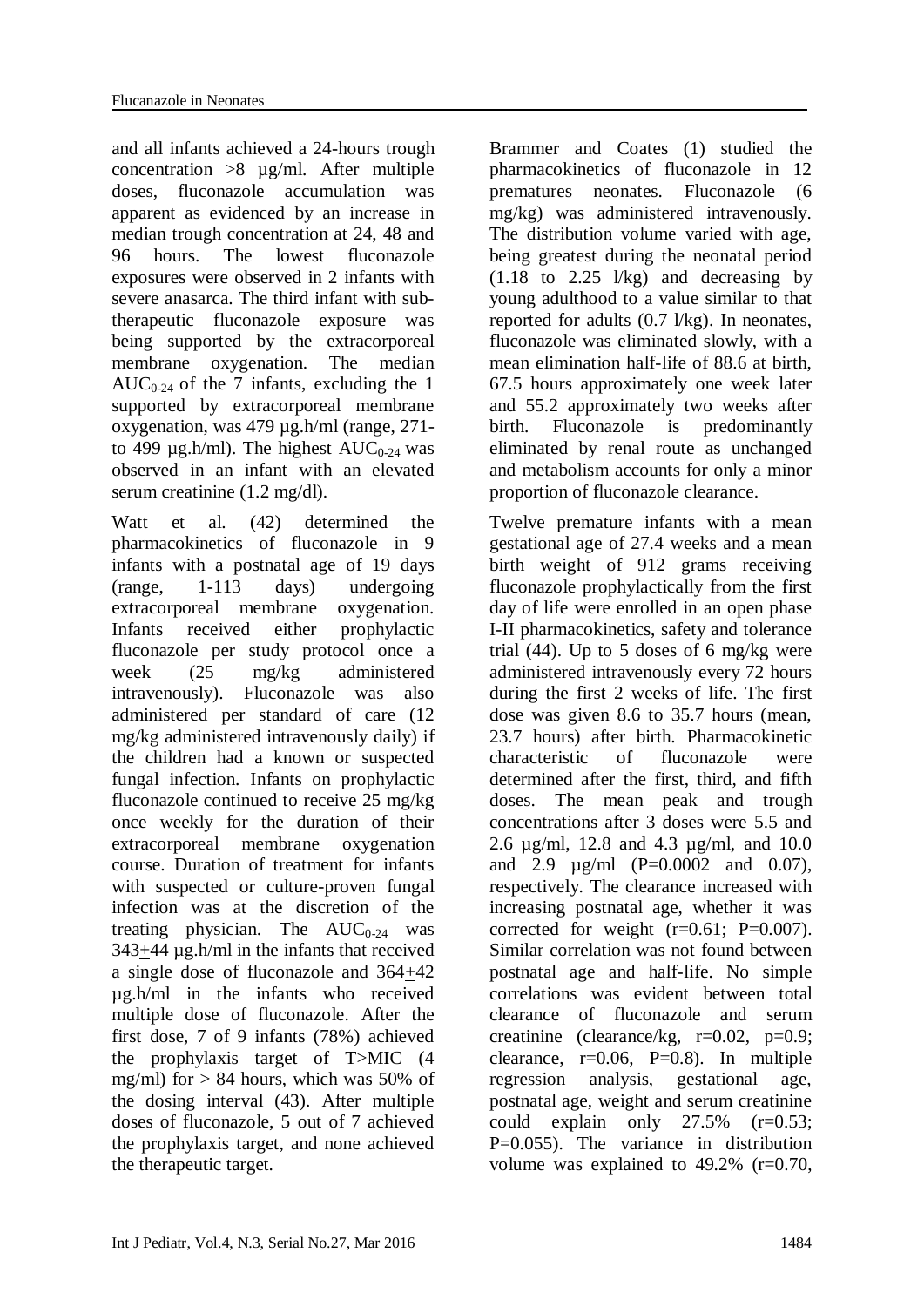P=0.012) by gestational age, weight, and log of postnatal age. There was a significant correlation of distribution volume with body weight (r=0.60; P=0.003). The kinetic parameters in adults are reported by Thummel et al. (13).

|                | Dose             | Development      | Half-life     | Clearance     | Distribution    | Reference    |
|----------------|------------------|------------------|---------------|---------------|-----------------|--------------|
| Number         | (mg/kg/day)      | stage            | (hours)       | (ml/min/kg)   | volume $(l/kg)$ |              |
| of cases       |                  |                  |               |               |                 |              |
| 14             | 3                | 9 days-4.4       | $25.5 + 2.2$  | $0.63 + 0.06$ | $1.17 + 0.08$   | 39           |
|                | IV               | months           |               |               |                 |              |
| $\overline{3}$ | $4$ to $6$       | Preterm          | $34.7 + 9.3$  | $0.42 + 0.05$ | $1.4 + 0.4$     | 40           |
|                | Oral or IV       |                  |               |               |                 |              |
| 8              | Note A           | Term             | $54.4 + 29.7$ | $0.27 + 0.10$ | $1.1 + 0.3$     | 16           |
|                |                  |                  |               |               |                 |              |
| 9              | 25 mg/kg once a  |                  | $62.0 + 28.7$ | $0.34 + 0.19$ | $1.50 + 0.21$   |              |
|                | week IV          | Preterm and term |               |               |                 | 42           |
| 7              | $12*$            |                  | $75.7 + 58.1$ | $0.36 + 16$   | $1.80 + 0.37$   |              |
|                | IV               |                  |               |               |                 |              |
| 12             |                  | Preterm 1 day    | 88.6          | NA            | 1.18            |              |
|                | 6                | old              |               |               |                 |              |
|                | IV               | Preterm          | 67.5          | NA            | 1.84            | $\mathbf{1}$ |
|                |                  | 1 week old       |               |               |                 |              |
|                |                  | Preterm 2 weeks  | 55.2          | NA            | 2.25            |              |
|                |                  | old              |               |               |                 |              |
| 7              |                  | Preterm,         | 88.6          | 0.18          | 1.18            |              |
|                |                  | first dose **    |               |               |                 |              |
| 9              | 6 every 72 hours | Preterm, third   | 67.5          | 0.33          | 1.84            | 44           |
|                | IV               | dose**           |               |               |                 |              |
| $\overline{4}$ |                  | Preterm,         | 55.2          | 0.52          | 2.5             |              |
|                |                  | fifth dose**     |               |               |                 |              |
| ---            |                  |                  | $32 + 5$      | $0.27 + 0.07$ | $0.60 + 0.11$   | 13           |

**Table 1**: Pharmacokinetic parameters of fluconazole in neonates

NA =not available; IV=Intravenous; Note A=Subjects were given an intravenous loading dose of 25 mg/kg followed by a maintenance therapy of 12 mg/kg/day; \*Multiple doses; \*\* The first dose was given 8.6 to 35.7 hours (mean 23.7 hours) after birth; The subsequent dosing interval was chosen as 72 hours.(Figures are the mean or the mean $+$  SD).

#### **4-DISCUSSION**

About 3% to 4% of the very-preterm infants developed candidiasis (2, 3) and about 30% of these infants died (9). Fluconazole is increasingly used in the treatment of invasive Candida albicans infection. Oral fluconazole is widely used to treat topical infection in adults and is now starting to be used for this purpose in infants. There are several studies showing that in preterm infants with invasive Candida infection fluconazole controlled candidiasis in a higher frequency than in control infants (no treated) (18, 21-32). The dose of fluconazole used by different authors varies in different studies. To reach the fluconazole exposure target AUC<sub>0-24</sub> of  $>400 \text{ µg,h/ml}$  in critically ill infants, the recommended dosage of fluconazole is 12 mg/kg/day. Fluconazole is a safe and effective drug against Candida infection. Twice weekly prophylactic dosing of fluconazole prevents invasive candidiasis without promoting resistance to Candida species in high-risk preterm infants. Kicklighter et al. (27) and Brammer and Coates (1) administered intravenously fluconazole at the dose of 6 mg/kg daily. Saxen et al. (44) administered intravenously 6 mg/kg of fluconazole every 72 hours. Krezeska et al. (39) administered fluconazole intravenously 3 mg/kg daily. Wenzl et al.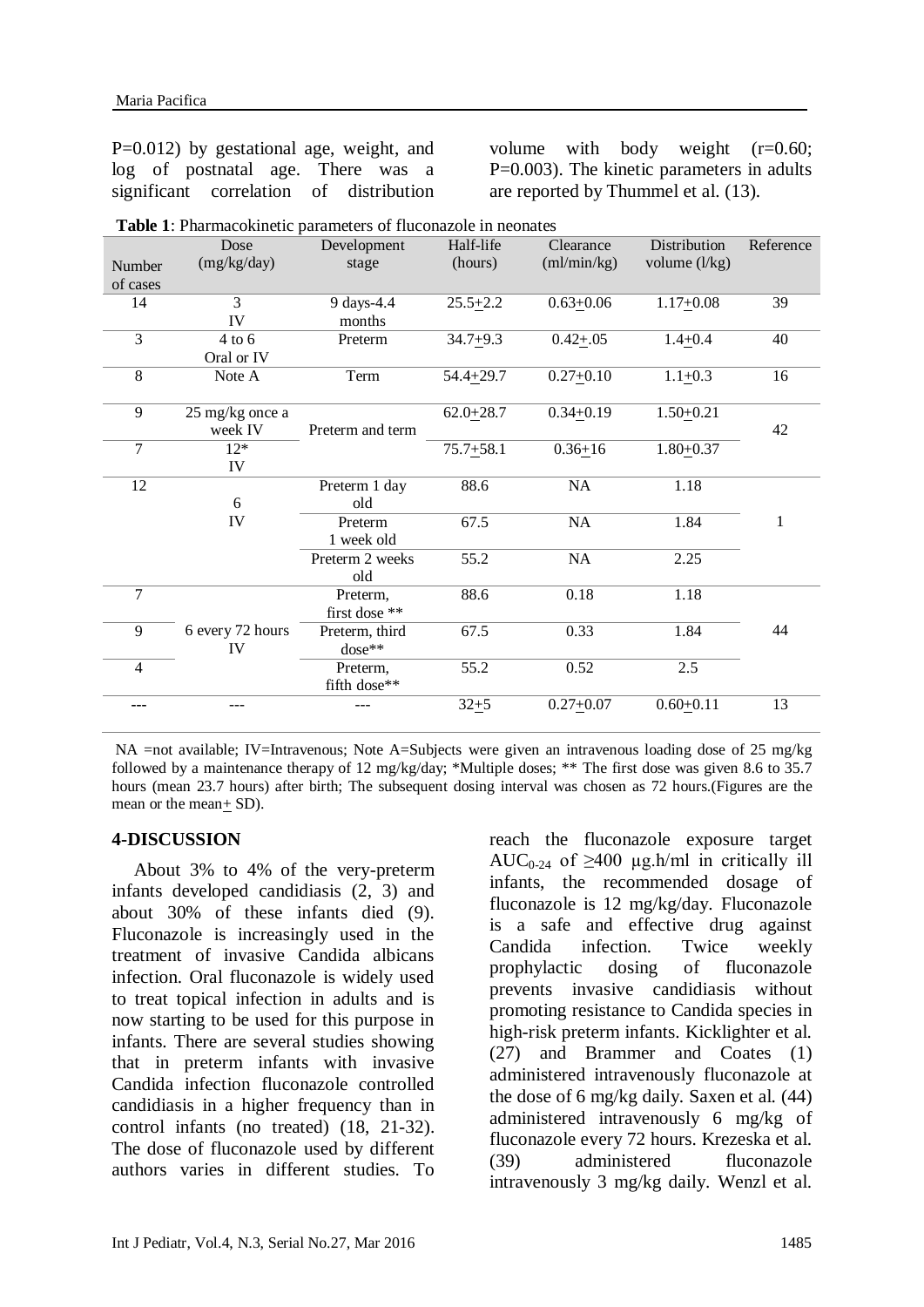(40) administered fluconazole at a daily dosage of 4 to 6 mg/kg orally or intravenously. Piper et al. (16) gave an intravenous loading dose of 25 mg/kg followed by a maintenance therapy of 12 mg/kg/day. Watt et al. (42) administered an intravenous dose of fluconazole of 25 mg/kg weekly or 12 mg/kg fluconazole daily. All these doses controlled candidiasis. Watt et al. (42) state that fluconazole has a long half life and a loading dose of 25 mg/kg is useful to reach the steady state of fluconazole quickly.

Maede et al. (19) compared the efficacy of fluconazole and micafungin in the control of candidiasis in extremely preterm infants. The prophylaxis was successful in 39% of the fluconazole group and 71% in the micafungin group. Micafungin was superior to fluconazole as prophylaxis against fungal infection in extremely preterm infants. Fluconazole is associated with cholestasis in extremely preterm infants. Bhat et al. (21) observed that a dosing of fluconazole every 72 hours for up to 6 weeks has less severe cholestasis than more frequent treatment of fluconazole.

Oral nystatin prophylaxis is effective, is not toxic, and is not associated with cholestasis and should be used in preterm infants. The sensitivity of the fungal isolates to fluconazole therapy did not change during the study, and no adverse effects of the fluconazole therapy were documented. Prophylactic administration of fluconazole during the first six weeks of life is effective in preventing fungal colonization and invasive fungal infection in preterm infants. Fluconazole is effective in controlling Candida albicans, Candida tropicalis, Candida guillermondii, and Candida krusei. Fluconazole was effective in 82.3% of these cases without side effects (29).

All of the infants born to mothers who received 400 to 800 mg fluconazole through or beyond the first trimester of

pregnancy had congenital anomalies (12). A single dose of 150 or 300 mg early in pregnancy does not increase the risk of birth defects. The half-life of fluconazole ranges in a high interval and in several cases is longer than in adults. The half-life of fluconazole decreases with neonatal maturation. In preterm infants 1 day old, 1 week old, and 2 weeks old the half-life of fluconazole is 88.6, 67.5 and 55.2 hours, respectively. In adults, the half-life of fluconazole is 32 hours (13). Saxen et al. (44) administered fluconazole intravenously at the dosage of 6 mg/kg. The first dose was given 8.6 to 35.7 hours (mean 23.7 hours) after birth. The subsequent dosing interval was chosen as 72 hours. The half-life of fluconazole was 88.6, 67.5 and 55.2 hours on the first, second and third dose, respectively. The clearance of fluconazole increases with neonatal maturation. It is 0.18, 0.33 and 0.52 ml/min/kg at the first, second and third dose, respectively (44). In neonates, the clearance of fluconazole ranges from 0.18 to 0.63 ml/min/kg, and in adults is 0.27 hours (13). Fluconazole is mainly eliminated by the renal route (1) and the renal elimination rate of fluconazole increases with renal maturation. This explains the shorter fluconazole half-life and the greater clearance of this drug with the neonatal maturation.

The distribution volume ranges in a small interval in neonates, it ranges from 1.1 to 2.5  $1$ /kg. In adults it is 0.60  $1$ /kg (13). The larger distribution volume in neonates than in adults indicates that the accumulation of fluconazole is larger in neonates. In conclusion, fluconazole is an active and safe drug for standard neonatal systemic antifungal therapy. About 3% to 4% of very-preterm infants developed candidiasis and 30% of these infants died. The dose of fluconazole differs in various studies and ranges from 3 to 12 mg/kg. All these doses have antifungal activity. A loading dose of 25 mg/kg is useful to reach the steady-state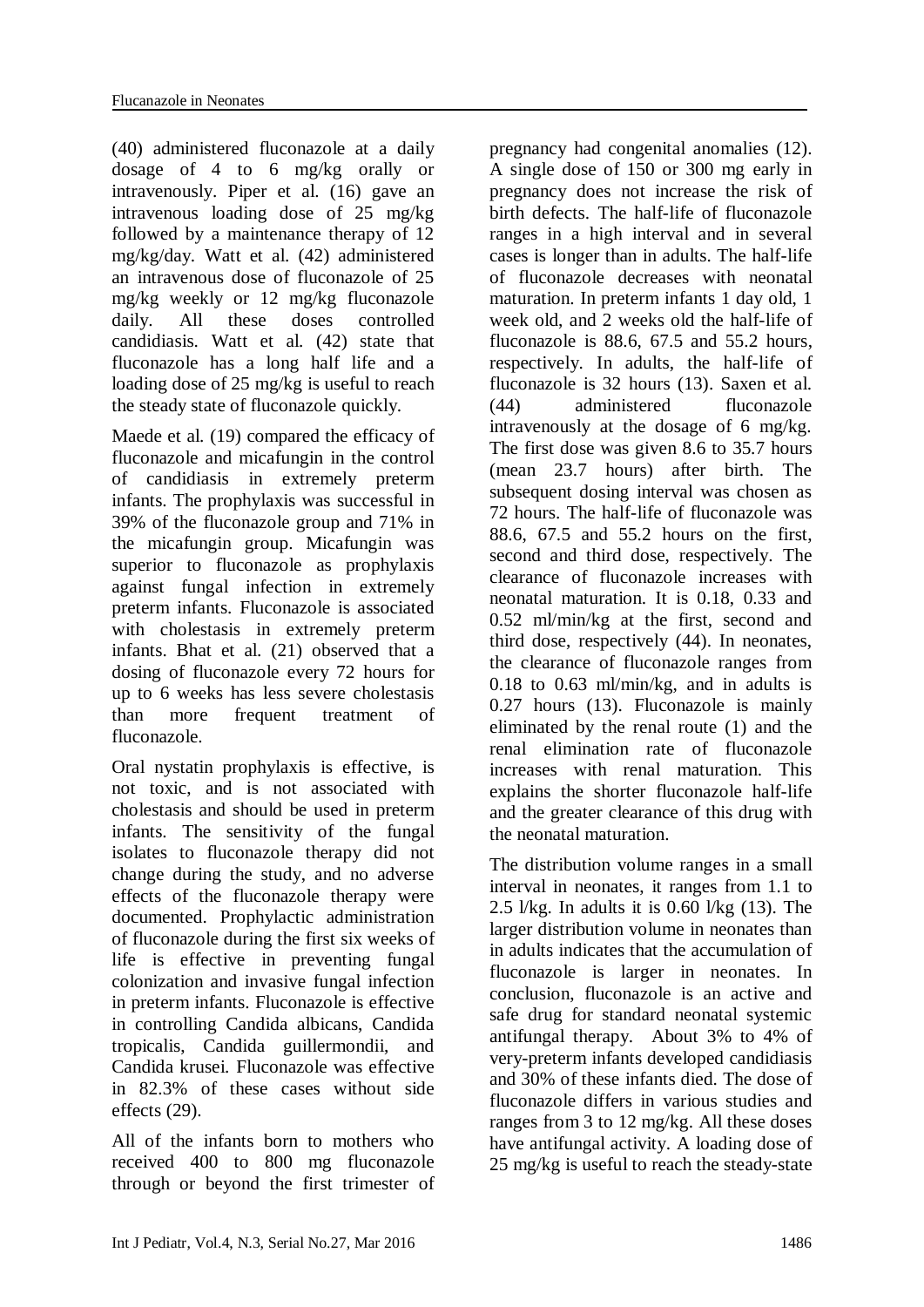of fluconazole quickly. Micafungin is superior to fluconazole as prophylaxis against fungal infection in preterm infants. Oral nystatin is effective and nontoxic and is not associated with cholestasis. A dosing of fluconazole every 72 hours for up to 6 weeks has less severe cholestasis than more frequent treatment of fluconazole. A dosage of 400 to 800 mg daily during the first trimester of pregnancy acts as a teratogen. A single dose of fluconazole of 150 or 300 mg in the first trimester of pregnancy does not yield neonatal abnormalities. The half-life of fluconazole decreases in the first 3 weeks of life and in this period of time the clearance of fluconazole increases. Fluconazole is mainly eliminated by the renal route and the renal elimination rate increases with the neonatal maturation.

#### **5- CONCLUSION**

Fluconazole is a type of medicine called an antifungal. It is used to treat or prevent infections caused by certain types of yeast or fungus. Fluconazole is a synthetic antifungal agent that can be used for the treatment of Candida albicans and other fungal infections. Infants with invasive candidiasis required a minimum of 12 mg/kg/day of fluconazole to achieve therapeutic exposure, an AUC of 400 mg\*hr/L to meet the PK/PD index of AUC/MIC  $\geq 50$  for Candida isolates at the susceptibility breakpoint, MIC 8µg/ml. For the early prevention of candidiasis, dosages of 3 or 6 mg/kg twice weekly have demonstrated efficacy in randomized controlled trials and can maintain the fluconazole concentrations above 2 or 4 µg/ml, respectively, for >40% of the dosing interval. For the late prevention of candidiasis, dosages of 6 mg/kg, every 48 to 72 hours based upon gestational age at birth and postnatal age, are reasonable based upon adult exposures achieved after 100 mg/day dose and the ability to maintain fluconazole concentration above an MIC of 4 for at least 40% of the dosing

interval. Late prevention strategies have not been subjected to randomized controlled trials. These results are based on simulated clinical trials. Confirmatory, prospective trials of fluconazole exposure, safety, and efficacy are needed.

#### **6-CONFLICT OF INTERESTS**

Prof. Gian Maria Pacifici declares no conflicts of financial interest in any product or service mentioned in the manuscript, including grants, equipment, medications, employments, gifts and honoraria.

#### **7- ACKNOWLEGMENTS**

This work was supported by the Minister of the University and Scientific and Technical Research. The author thanks Dr. Patrizia Ciucci and Dr. Francesco Varricchio of the Medical Library of the University of Pisa for retrieving the scientific literature.

#### **8- REFERENCES**

1. [Brammer KW,](http://www.ncbi.nlm.nih.gov/pubmed/?term=Brammer%20KW%5BAuthor%5D&cauthor=true&cauthor_uid=8070441) [Coates PE.](http://www.ncbi.nlm.nih.gov/pubmed/?term=Coates%20PE%5BAuthor%5D&cauthor=true&cauthor_uid=8070441) Pharmacokinetics of fluconazole in pediatric patients. [Eur J Clin Microbiol Infect Dis](http://www.ncbi.nlm.nih.gov/pubmed/?term=Brammer+kw%2C+Coates+pe+1994) 1994; 13(4):325-29.

2. Baley JE, Kliegman RM, Boxerbaum B, Fanaroff AA. [Fungal colonization in the very](http://www.ncbi.nlm.nih.gov/pubmed/3526268)  [low birth weight infant.](http://www.ncbi.nlm.nih.gov/pubmed/3526268) Pediatrics 1986; 78(2):225-32.

3. Johnson DE, Thompson TR, Green TP, Ferrieri P. [Systemic candidiasis in very low](http://www.ncbi.nlm.nih.gov/pubmed/6694869)[birth-weight infants \(less than 1,500 grams\).](http://www.ncbi.nlm.nih.gov/pubmed/6694869) Pediatrics 1984;73(2):138-43.

4. Rueda K, Moreno MT, Espinosa M, Sáez-Llorens X. [Impact of routine fluconazole](http://www.ncbi.nlm.nih.gov/pubmed/20571460)  [prophylaxis for premature infants with birth](http://www.ncbi.nlm.nih.gov/pubmed/20571460)  [weights of less than 1250 grams in a](http://www.ncbi.nlm.nih.gov/pubmed/20571460)  [developing country.](http://www.ncbi.nlm.nih.gov/pubmed/20571460) Pediatr Infect Dis J 2010;29(11):1050-52.

5. [Benjamin DK Jr,](http://www.ncbi.nlm.nih.gov/pubmed/?term=Benjamin%20DK%20Jr%5BAuthor%5D&cauthor=true&cauthor_uid=20876174) [Stoll BJ,](http://www.ncbi.nlm.nih.gov/pubmed/?term=Stoll%20BJ%5BAuthor%5D&cauthor=true&cauthor_uid=20876174) [Gantz MG,](http://www.ncbi.nlm.nih.gov/pubmed/?term=Gantz%20MG%5BAuthor%5D&cauthor=true&cauthor_uid=20876174) [Walsh MC,](http://www.ncbi.nlm.nih.gov/pubmed/?term=Walsh%20MC%5BAuthor%5D&cauthor=true&cauthor_uid=20876174) [Sánchez PJ,](http://www.ncbi.nlm.nih.gov/pubmed/?term=S%C3%A1nchez%20PJ%5BAuthor%5D&cauthor=true&cauthor_uid=20876174) [Das A,](http://www.ncbi.nlm.nih.gov/pubmed/?term=Das%20A%5BAuthor%5D&cauthor=true&cauthor_uid=20876174) et al. [Eunice](http://www.ncbi.nlm.nih.gov/pubmed/?term=Eunice%20Kennedy%20Shriver%20National%20Institute%20of%20Child%20Health%20and%20Human%20Development%20Neonatal%20Research%20Network%5BCorporate%20Author%5D)  [Kennedy Shriver National Institute of Child](http://www.ncbi.nlm.nih.gov/pubmed/?term=Eunice%20Kennedy%20Shriver%20National%20Institute%20of%20Child%20Health%20and%20Human%20Development%20Neonatal%20Research%20Network%5BCorporate%20Author%5D)  [Health and Human Development Neonatal](http://www.ncbi.nlm.nih.gov/pubmed/?term=Eunice%20Kennedy%20Shriver%20National%20Institute%20of%20Child%20Health%20and%20Human%20Development%20Neonatal%20Research%20Network%5BCorporate%20Author%5D)  [Research Network.](http://www.ncbi.nlm.nih.gov/pubmed/?term=Eunice%20Kennedy%20Shriver%20National%20Institute%20of%20Child%20Health%20and%20Human%20Development%20Neonatal%20Research%20Network%5BCorporate%20Author%5D) Neonatal candidiasis: epidemiology, risk factors, and clinical judgment. [Pediatrics](http://www.ncbi.nlm.nih.gov/pubmed/?term=benjamin+dk%2C+stoll+bj+2010) 2010;126(4):e865-73.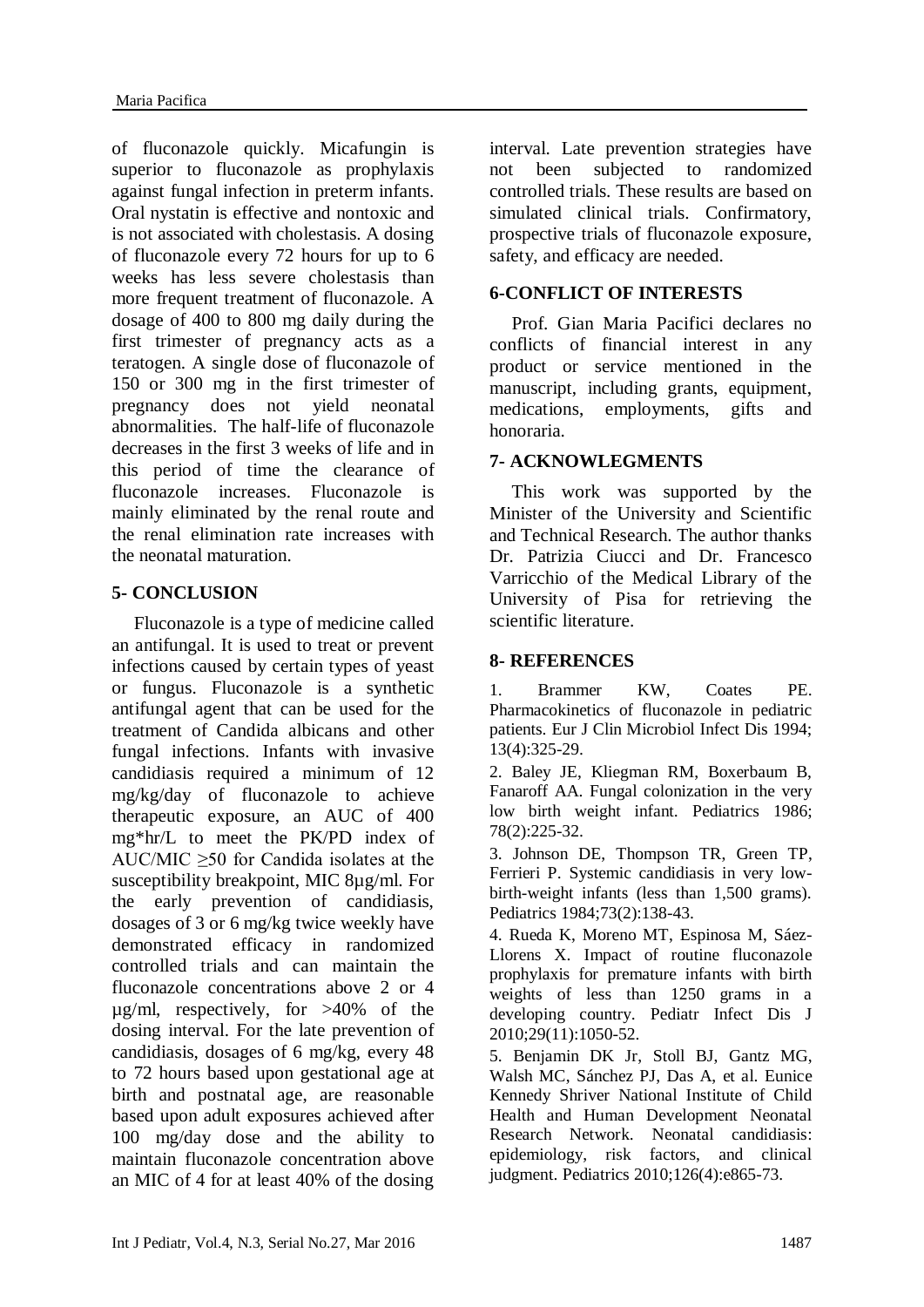6. Stoll BJ, Hansen N, Fanaroff AA, Wright LL, Carlo WA, Ehrenkranz RA, et al. [Late](http://www.ncbi.nlm.nih.gov/pubmed/12165580)[onset sepsis in very low birth weight neonates:](http://www.ncbi.nlm.nih.gov/pubmed/12165580)  [the experience of the NICHD Neonatal](http://www.ncbi.nlm.nih.gov/pubmed/12165580)  [Research Network.](http://www.ncbi.nlm.nih.gov/pubmed/12165580) Pediatrics 2002;110(2 Pt 1):285-91.

7. Benjamin DK Jr, Stoll BJ, Fanaroff AA, McDonald SA, Oh W, Higgins RD, et al. National Institute of Child Health and Human Development Neonatal Research Network. [Neonatal candidiasis among extremely low](http://www.ncbi.nlm.nih.gov/pubmed/16396864)  [birth weight infants: risk factors, mortality](http://www.ncbi.nlm.nih.gov/pubmed/16396864)  [rates, and neurodevelopmental outcomes at 18](http://www.ncbi.nlm.nih.gov/pubmed/16396864)  [to 22 months.](http://www.ncbi.nlm.nih.gov/pubmed/16396864) Pediatrics 2006;117(1):84-92.

8. [Clerihew L,](http://www.ncbi.nlm.nih.gov/pubmed/?term=Clerihew%20L%5BAuthor%5D&cauthor=true&cauthor_uid=16332924) [Lamagni TL,](http://www.ncbi.nlm.nih.gov/pubmed/?term=Lamagni%20TL%5BAuthor%5D&cauthor=true&cauthor_uid=16332924) [Brocklehurst P,](http://www.ncbi.nlm.nih.gov/pubmed/?term=Brocklehurst%20P%5BAuthor%5D&cauthor=true&cauthor_uid=16332924) [McGuire W.](http://www.ncbi.nlm.nih.gov/pubmed/?term=McGuire%20W%5BAuthor%5D&cauthor=true&cauthor_uid=16332924) Invasive fungal infection in very low birthweight infants: national prospective surveillance study. [Arch Dis Child Fetal](http://www.ncbi.nlm.nih.gov/pubmed/?term=Clerihew+l+2006)  [Neonatal Ed](http://www.ncbi.nlm.nih.gov/pubmed/?term=Clerihew+l+2006) 2006; 91(3):F188-92.

9. Kaufman DA. [Challenging issues in](http://www.ncbi.nlm.nih.gov/pubmed/20513206)  [neonatal candidiasis.](http://www.ncbi.nlm.nih.gov/pubmed/20513206) Curr Med Res Opin 2010; 26(7):1769-78.

10. Maldonado NA, Cano LE, De Bedout C, Arbeláez CA, Roncancio G, Tabares AM, et al. [Association of clinical and demographic](http://www.ncbi.nlm.nih.gov/pubmed/24666706)  [factors in invasive candidiasis caused by](http://www.ncbi.nlm.nih.gov/pubmed/24666706)  [fluconazole-resistant Candida species: a study](http://www.ncbi.nlm.nih.gov/pubmed/24666706)  [in 15 hospitals, Medellín, Colombia 2010-](http://www.ncbi.nlm.nih.gov/pubmed/24666706) [2011.](http://www.ncbi.nlm.nih.gov/pubmed/24666706) Diagn Microbiol Infect Dis 2014;79(2):280-6.

11. John Wiley & Sons. Neonatal Formulary. Sixth edition. Limited European Distribution Centre New Era Estate, Oldlands Way Bognor Regis, West Sussex: PO22 9NQ, UK; 2011, pp 219-220.

12. [Lopez-Rangel E,](http://www.ncbi.nlm.nih.gov/pubmed/?term=Lopez-Rangel%20E%5BAuthor%5D&cauthor=true&cauthor_uid=16265639) [Van Allen MI.](http://www.ncbi.nlm.nih.gov/pubmed/?term=Van%20Allen%20MI%5BAuthor%5D&cauthor=true&cauthor_uid=16265639) Prenatal exposure to fluconazole: an identifiable dysmorphic phenotype. [Birth Defects Res A](http://www.ncbi.nlm.nih.gov/pubmed/?term=Lopez-Rangel+e%2C+Van+Allen+mi+2005)  [Clin Mol Teratol](http://www.ncbi.nlm.nih.gov/pubmed/?term=Lopez-Rangel+e%2C+Van+Allen+mi+2005) 2005; 73(11):919-23.

13. Thummel KE, Shen DD, Isoherran N. Dosing and optimization of dosage regimens. In Goodman & Gilmans the Parmacological Basis of Therapeutics. Brunton L, Chamber B, Knollman E. Eds. Mc Graw Hill: New York; 2011. P. 1932.

14. Wade KC, Benjamin DK Jr, Kaufman DA, Ward RM, Smith PB, Jayaraman B, et al. [Fluconazole dosing for the prevention or](http://www.ncbi.nlm.nih.gov/pubmed/19593252)  [treatment of invasive candidiasis in young](http://www.ncbi.nlm.nih.gov/pubmed/19593252)  [infants.](http://www.ncbi.nlm.nih.gov/pubmed/19593252) Pediatr Infect Dis J 2009; 28(8):717- 23.

15. Manzoni P, Mostert M, Latino MA, Pugni L, Stolfi I, Decembrino L, et al. Italian Task Force for the Study and Prevention of Neonatal Fungal Infections; Italian Society of Neonatology. [Clinical characteristics and](http://www.ncbi.nlm.nih.gov/pubmed/22633517)  [response to prophylactic fluconazole of](http://www.ncbi.nlm.nih.gov/pubmed/22633517)  [preterm VLBW neonates with baseline and](http://www.ncbi.nlm.nih.gov/pubmed/22633517)  [acquired fungal colonisation in NICU: data](http://www.ncbi.nlm.nih.gov/pubmed/22633517)  [from a multicentre RCT.](http://www.ncbi.nlm.nih.gov/pubmed/22633517) Early Hum Dev 2012; 88 Suppl 2:S60-4.

16. [Piper L,](http://www.ncbi.nlm.nih.gov/pubmed/?term=Piper%20L%5BAuthor%5D&cauthor=true&cauthor_uid=21085048) [Smith PB,](http://www.ncbi.nlm.nih.gov/pubmed/?term=Smith%20PB%5BAuthor%5D&cauthor=true&cauthor_uid=21085048) [Hornik CP,](http://www.ncbi.nlm.nih.gov/pubmed/?term=Hornik%20CP%5BAuthor%5D&cauthor=true&cauthor_uid=21085048) [Cheifetz](http://www.ncbi.nlm.nih.gov/pubmed/?term=Cheifetz%20IM%5BAuthor%5D&cauthor=true&cauthor_uid=21085048)  [IM,](http://www.ncbi.nlm.nih.gov/pubmed/?term=Cheifetz%20IM%5BAuthor%5D&cauthor=true&cauthor_uid=21085048) [Barrett JS,](http://www.ncbi.nlm.nih.gov/pubmed/?term=Barrett%20JS%5BAuthor%5D&cauthor=true&cauthor_uid=21085048) [Moorthy G,](http://www.ncbi.nlm.nih.gov/pubmed/?term=Moorthy%20G%5BAuthor%5D&cauthor=true&cauthor_uid=21085048) et al. Fluconazole loading dose pharmacokinetics and safety in infants. [Pediatr Infect Dis J](http://www.ncbi.nlm.nih.gov/pubmed/?term=piper+l+smith+b%2C+hornik+cp+20011) 2011; 30(5):375- 78.

17. Young TE, Mangum B. Neofax, A Manual of Drugs used in neonatal care.<br>Antimicrobials Edition  $23<sup>rd</sup>$  Thomson Antimicrobials. Edition  $23<sup>rd</sup>$ . Thomson Reuters, Montvale 07645: New Jersey, USA; 2010.p. 42-43.

18. Kaufman DA, Morris A, Gurka MJ, Kapik B, Hetherington S. [Fluconazole prophylaxis in](http://www.ncbi.nlm.nih.gov/pubmed/24709470)  [preterm infants: a multicenter case-controlled](http://www.ncbi.nlm.nih.gov/pubmed/24709470)  [analysis of efficacy and safety.](http://www.ncbi.nlm.nih.gov/pubmed/24709470) Early Hum Dev 2014; 90 Suppl 1:S87-90.

19. Maede Y, Ibara S, Nagasaki H, Inoue T, Tokuhisa T, Torikai M, et al. [Micafungin](http://www.ncbi.nlm.nih.gov/pubmed/23773357)  [versus fluconazole for prophylaxis against](http://www.ncbi.nlm.nih.gov/pubmed/23773357)  [fungal infections in premature infants.](http://www.ncbi.nlm.nih.gov/pubmed/23773357) Pediatr Int 2013; 55(6):727-30.

20. Kaufman DA, Cuff AL, Wamstad JB, Boyle R, Gurka MJ, Grossman LB, et al. [Fluconazole prophylaxis in extremely low](http://www.ncbi.nlm.nih.gov/pubmed/21168853)  [birth weight infants and neurodevelopmental](http://www.ncbi.nlm.nih.gov/pubmed/21168853)  [outcomes and quality of life at 8 to 10 years of](http://www.ncbi.nlm.nih.gov/pubmed/21168853)  [age.](http://www.ncbi.nlm.nih.gov/pubmed/21168853) J Pediatr 2011;158(5):759-65.

21. [Bhat V,](http://www.ncbi.nlm.nih.gov/pubmed/?term=Bhat%20V%5BAuthor%5D&cauthor=true&cauthor_uid=21040197) [Fojas M,](http://www.ncbi.nlm.nih.gov/pubmed/?term=Fojas%20M%5BAuthor%5D&cauthor=true&cauthor_uid=21040197) [Saslow JG,](http://www.ncbi.nlm.nih.gov/pubmed/?term=Saslow%20JG%5BAuthor%5D&cauthor=true&cauthor_uid=21040197) [Shah S,](http://www.ncbi.nlm.nih.gov/pubmed/?term=Shah%20S%5BAuthor%5D&cauthor=true&cauthor_uid=21040197) [Sannoh S,](http://www.ncbi.nlm.nih.gov/pubmed/?term=Sannoh%20S%5BAuthor%5D&cauthor=true&cauthor_uid=21040197) [Amendolia B,](http://www.ncbi.nlm.nih.gov/pubmed/?term=Amendolia%20B%5BAuthor%5D&cauthor=true&cauthor_uid=21040197) [Pyon K,](http://www.ncbi.nlm.nih.gov/pubmed/?term=Pyon%20K%5BAuthor%5D&cauthor=true&cauthor_uid=21040197) et al. Twiceweekly fluconazole prophylaxis in premature infants: association with cholestasis. [Pediatr](http://www.ncbi.nlm.nih.gov/pubmed/?term=Bhat+v%2C+fojas+m+2011)  [Int](http://www.ncbi.nlm.nih.gov/pubmed/?term=Bhat+v%2C+fojas+m+2011) 2011; 53(4):475-79.

22. [Aziz M,](http://www.ncbi.nlm.nih.gov/pubmed/?term=Aziz%20M%5BAuthor%5D&cauthor=true&cauthor_uid=19934791) [Patel AL,](http://www.ncbi.nlm.nih.gov/pubmed/?term=Patel%20AL%5BAuthor%5D&cauthor=true&cauthor_uid=19934791) [Losavio J,](http://www.ncbi.nlm.nih.gov/pubmed/?term=Losavio%20J%5BAuthor%5D&cauthor=true&cauthor_uid=19934791) [Iyengar A,](http://www.ncbi.nlm.nih.gov/pubmed/?term=Iyengar%20A%5BAuthor%5D&cauthor=true&cauthor_uid=19934791) [Berven M,](http://www.ncbi.nlm.nih.gov/pubmed/?term=Berven%20M%5BAuthor%5D&cauthor=true&cauthor_uid=19934791) [Schloemer N,](http://www.ncbi.nlm.nih.gov/pubmed/?term=Schloemer%20N%5BAuthor%5D&cauthor=true&cauthor_uid=19934791) et al. Efficacy of fluconazole prophylaxis for prevention of invasive fungal infection in extremely low birth weight infants. [Pediatr Infect Dis J](http://www.ncbi.nlm.nih.gov/pubmed/?term=Aziz+m%2C+patel+al+2010) 2010; 29(4):352-6.

23. Isaacs D. [Fungal prophylaxis in very low](http://www.ncbi.nlm.nih.gov/pubmed/18448968)  [birth weight neonates: nystatin, fluconazole or](http://www.ncbi.nlm.nih.gov/pubmed/18448968)  [nothing?](http://www.ncbi.nlm.nih.gov/pubmed/18448968) Curr Opin Infect Dis 2008; 21(3):246-50.